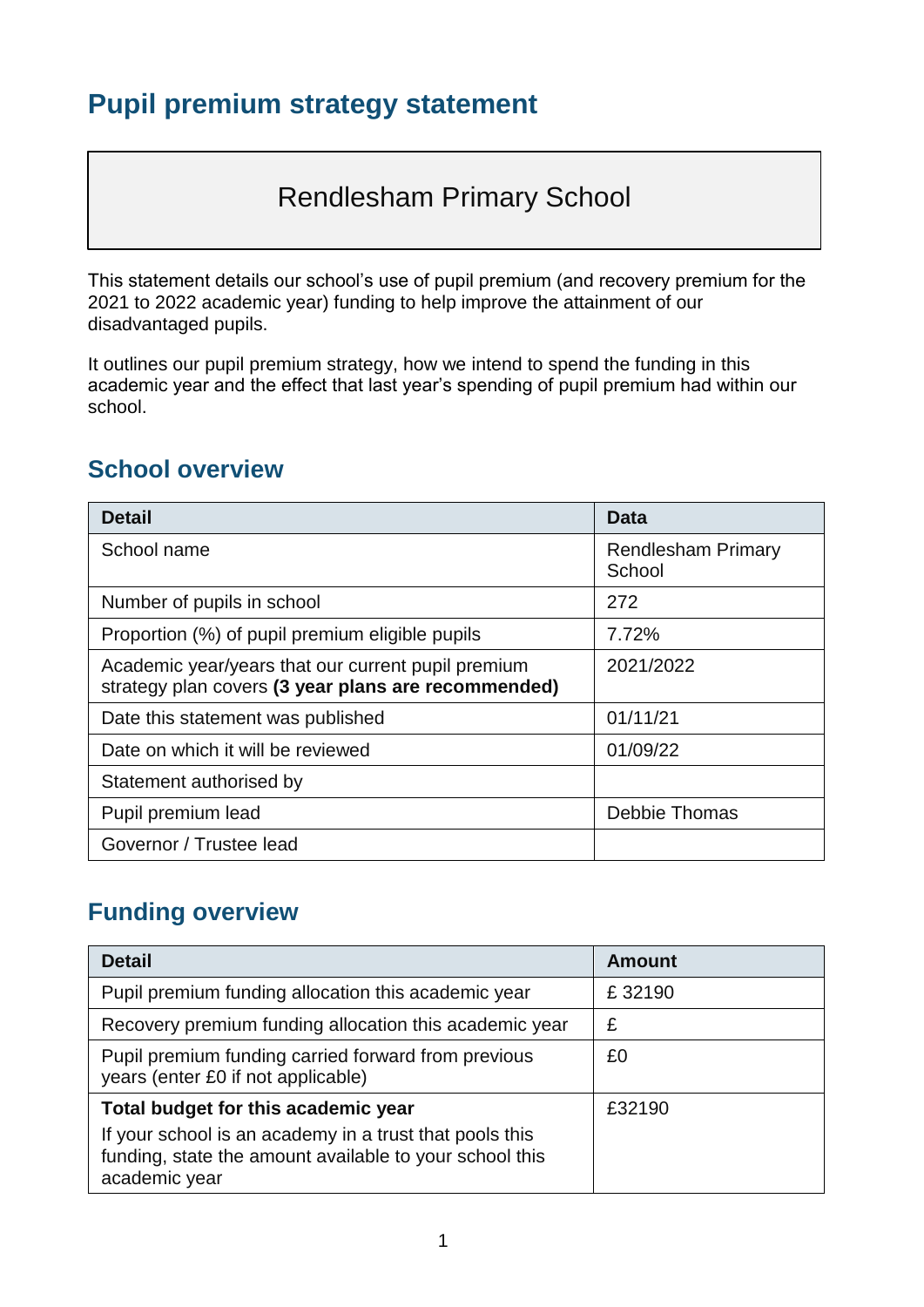# **Part A: Pupil premium strategy plan**

## **Statement of intent**

- Our aim is for children to make at least expected progress so that they are able to achieve age related expectations.
- Our plan is to ensure that our classroom environment supports individual learning needs and encourages personal development. This will ensure that children have the learning characteristics to ensure they go on to succeed.
- Our children will receive support to address their gaps and pupil progress meetings will identify sources of intervention and support that will help achieve this.
- Our plan is aimed at ensuring equity for all pupils. We aim to ensure their personal development is supported so that they develop excellent learning behaviours.

## **Challenges**

This details the key challenges to achievement that we have identified among our disadvantaged pupils.

| <b>Challenge</b><br>number | <b>Detail of challenge</b>                                         |
|----------------------------|--------------------------------------------------------------------|
|                            | Maintaining good attendance in spite of COVID 96.2% (13/10/21)     |
|                            | Low combined attainment across RWM                                 |
|                            | Low numbers in year groups making statistical comparison difficult |
|                            | Gaps in knowledge due to 2 years of disrupted education.           |

#### **Intended outcomes**

This explains the outcomes we are aiming for **by the end of our current strategy plan**, and how we will measure whether they have been achieved.

| <b>Intended outcome</b>                                                    | <b>Success criteria</b>                                                       |
|----------------------------------------------------------------------------|-------------------------------------------------------------------------------|
| Improve the classroom environment to<br>support a range of learning styles | All classes will have the option of standing<br>desks, seating or floor work. |
| Children develop their personal learning<br>characteristics                | Embed learning pi across the school                                           |
| Individual attainment improves                                             | Gaps analysis is undertaken                                                   |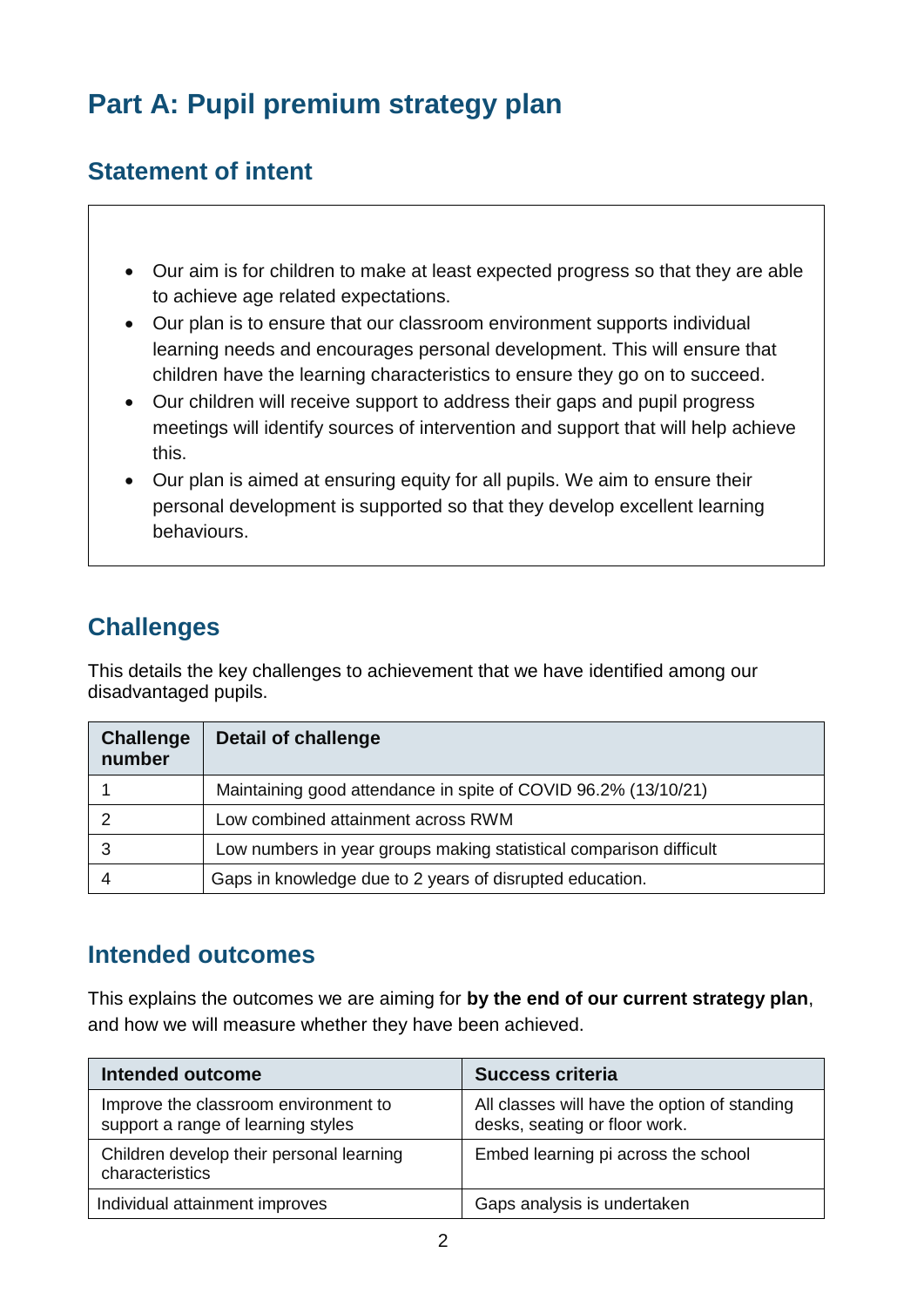|                                                                  | Key areas of missed learning are addressed<br>first<br>Pupil progress plans are implemented to<br>target pupils individual needs<br>Plans are regularly reviewed and gaps<br>tracked<br>NTS scores in Reading and Maths improve |
|------------------------------------------------------------------|---------------------------------------------------------------------------------------------------------------------------------------------------------------------------------------------------------------------------------|
| Pupil progress meetings promote effective<br>outcomes            | New school format is embedded<br>Outcomes are tracked by class teachers<br>and monitored by SLT                                                                                                                                 |
| Attendance for PP children is at least in line<br>with national. | School welfare team monitor attendance<br>Parents are offered support if PA is<br>identified                                                                                                                                    |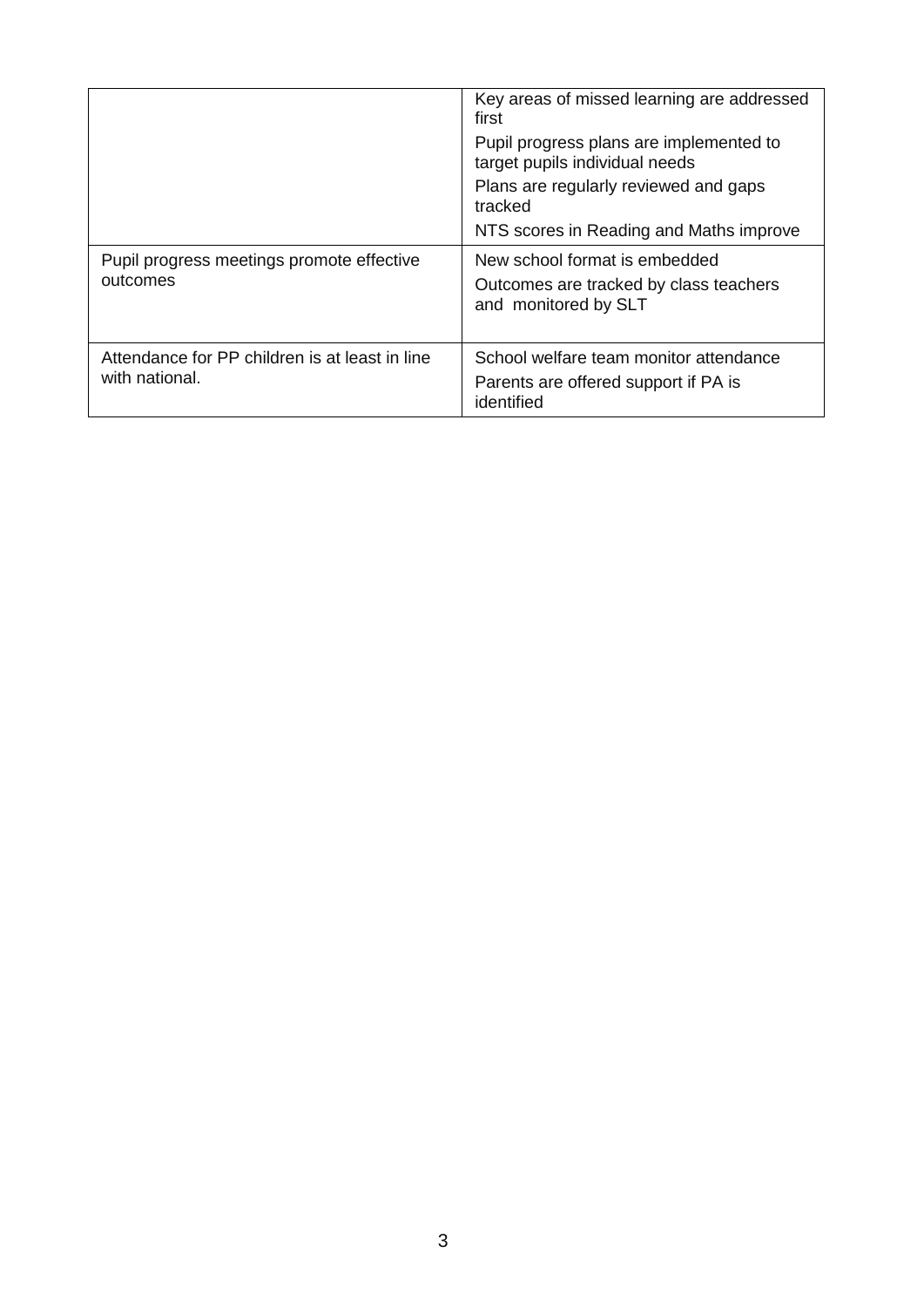# **Activity in this academic year**

This details how we intend to spend our pupil premium (and recovery premium funding) **this academic year** to address the challenges listed above.

#### **Teaching (for example, CPD, recruitment and retention)**

| <b>Activity</b>                                                                                     | <b>Evidence that supports this</b><br>approach                                                                                                                                                                                       | <b>Challenge</b><br>number(s)<br>addressed |
|-----------------------------------------------------------------------------------------------------|--------------------------------------------------------------------------------------------------------------------------------------------------------------------------------------------------------------------------------------|--------------------------------------------|
| 30 minute phase<br>briefing /week with TAs<br>and teachers to share<br>planning and<br>expectations | Making best use of teaching assistants<br>- TA's are provided with the 'need to<br>knows' at the start of each week.                                                                                                                 | 2 and $4$                                  |
| CPD for support staff                                                                               | <b>EEF Effective Professional</b><br><b>Development</b><br>Fortnightly meeting for 30 mins held by<br>SLT – delivering best practice, training<br>and safeguarding updates<br>NELI training in EYFS 4months gain<br>according to EEF | 2 and 4                                    |
| CPD for all staff as to<br>develop intervention<br>strategies                                       | <b>EEF Effective Professional</b><br><b>Development</b>                                                                                                                                                                              | 2 and $4$                                  |
| Training for all staff on<br>metacognition in line                                                  | <b>Metacognition</b> and impact on learning<br>EEF research – supports Trust and                                                                                                                                                     | 1, 2 and 4                                 |

Budgeted cost: £12,650 + £5487 + £500 = £18637

#### **Targeted academic support (for example, tutoring, one-to-one support structured interventions)**

school use of learning Pi

Budgeted cost: £ 4526

with learning pi

| <b>Activity</b>                    | <b>Evidence that supports this</b><br>approach                                                                    | <b>Challenge</b><br>number(s)<br>addressed |
|------------------------------------|-------------------------------------------------------------------------------------------------------------------|--------------------------------------------|
| Tutoring with qualified<br>teacher | <b>Tutoring research</b><br>School are adding to the subsidised<br>tutoring funding provided by the<br>government | 2 and $4$                                  |

#### **Wider strategies (for example, related to attendance, behaviour, wellbeing)**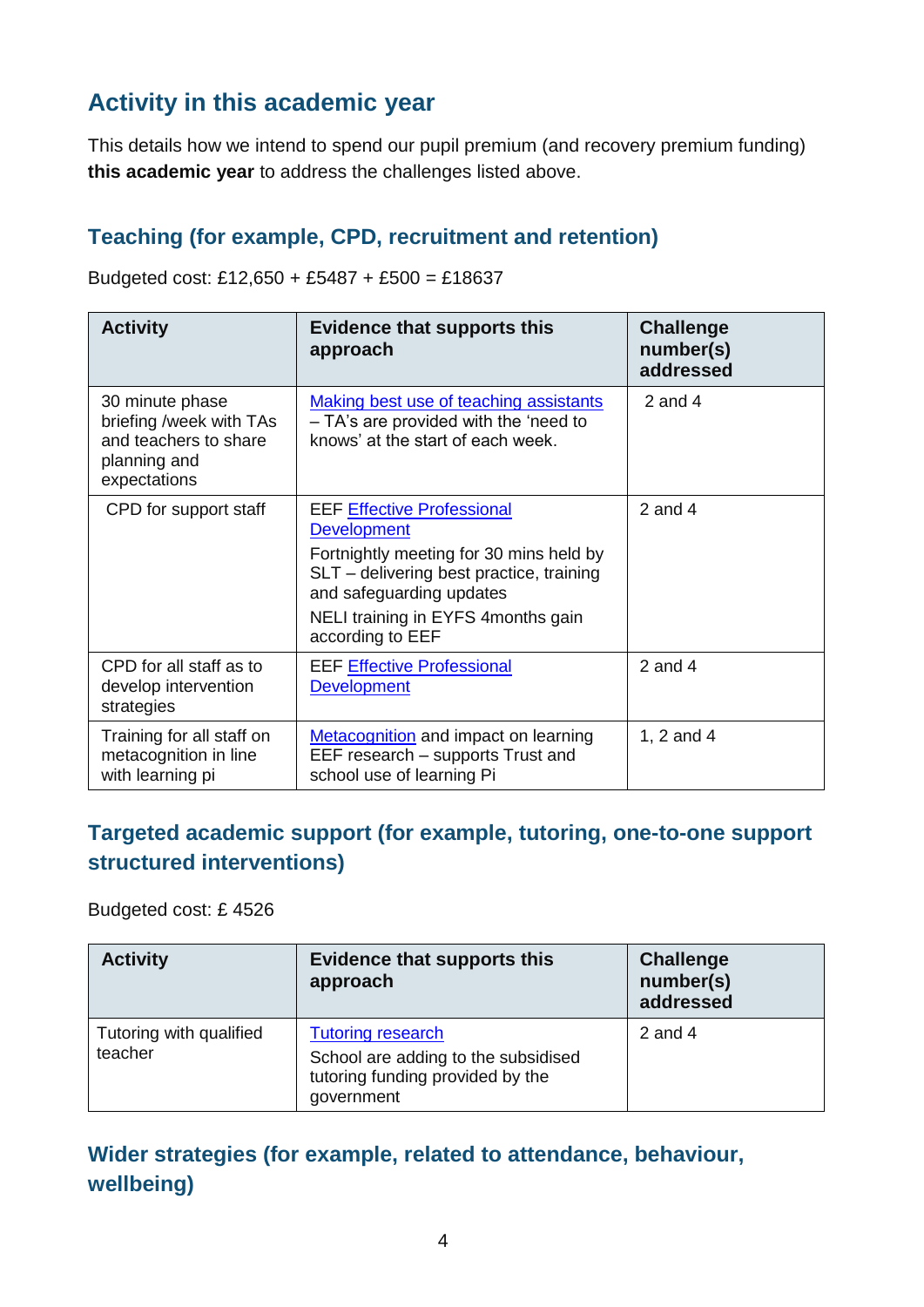Budgeted cost: £1050 + £1595+ £900 + £400 +£5280 = £9225

| <b>Activity</b>                                                                                               | <b>Evidence that supports this</b><br>approach                                                                                         | <b>Challenge</b><br>number(s)<br>addressed |
|---------------------------------------------------------------------------------------------------------------|----------------------------------------------------------------------------------------------------------------------------------------|--------------------------------------------|
| Half termly attendance<br>monitoring                                                                          | SLT meet with office manager and Trust<br>welfare officer to receive updates on<br>persistent absence and parental need<br>for support |                                            |
| Standing desks                                                                                                | <b>Guy Claxton Building Learning Power-</b><br>environmental impact                                                                    | 2 and 4                                    |
| Accelerated reader -<br>use of IT to sit quizzes<br>and texts to support<br>children's interest in<br>reading | EEF shows 3+ months progress                                                                                                           | 2 and $4$                                  |
| Trauma informed<br>Practice - wellbeing                                                                       | <b>TIS research</b>                                                                                                                    | 1, 2 and 4                                 |

## **Total budgeted cost: £ 32,388**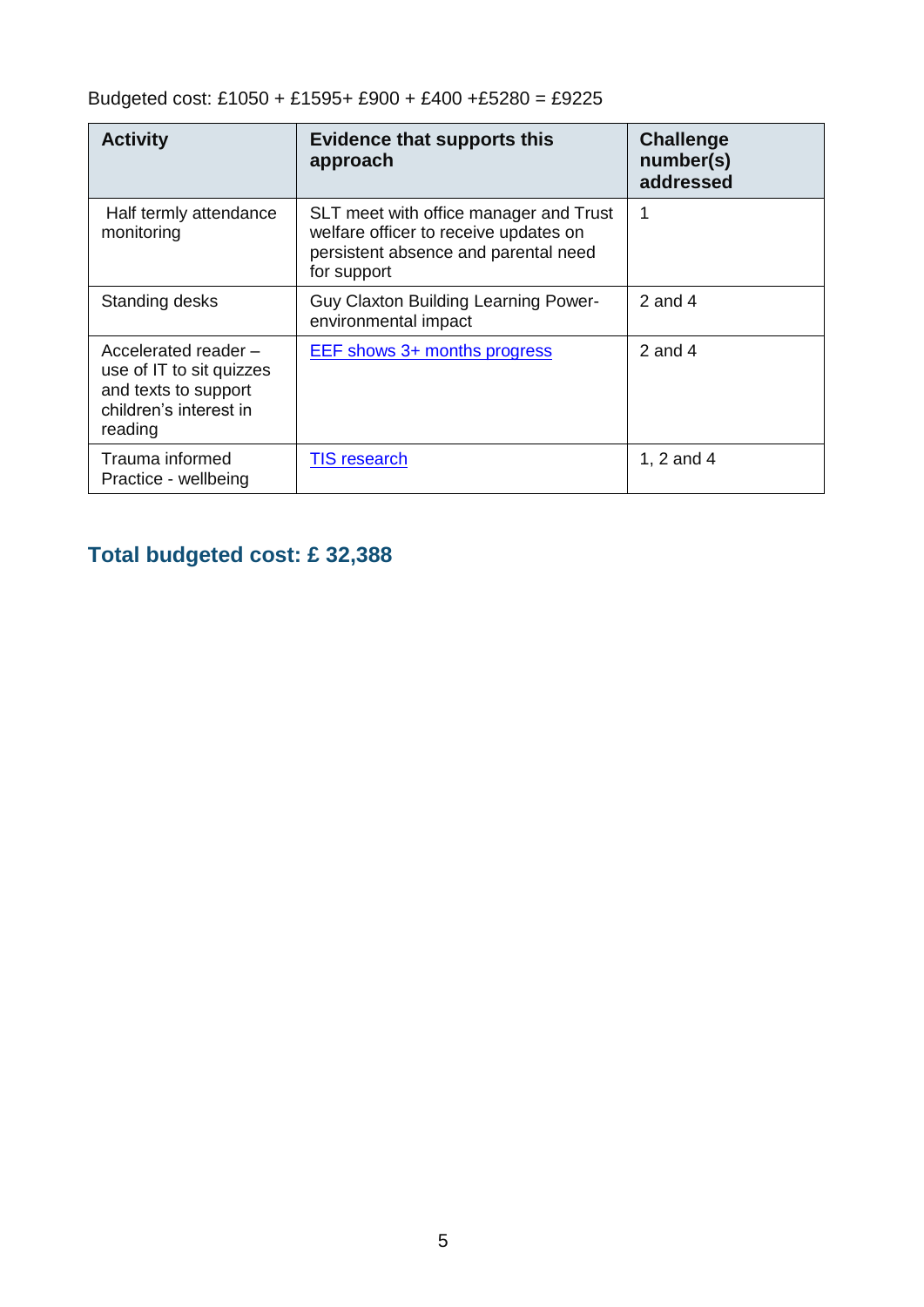# **Part B: Review of outcomes in the previous academic year**

## **Pupil premium strategy outcomes**

This details the impact that our pupil premium activity had on pupils in the 2020 to 2021 academic year.

Strategy impact on data is not available due to COVID impact on education

However pupils receiving pupil premium funding were all supported during the past year with free meal vouchers, IT updates and use of or donations of laptops to support home learning. The school created a welfare team to monitor wellbeing and all pupils received the welfare support that they required.

Parental feedback supported the positive work of the welfare team and the quality of home learning.

## **Externally provided programmes**

| Programme | <b>Provider</b> |
|-----------|-----------------|
|           |                 |
|           |                 |

# **Service pupil premium funding (optional)**

| <b>Measure</b>                                                                    | <b>Details</b> |
|-----------------------------------------------------------------------------------|----------------|
| How did you spend your service pupil<br>premium allocation last academic year?    | n/a            |
| What was the impact of that spending on<br>service pupil premium eligible pupils? | n/a            |